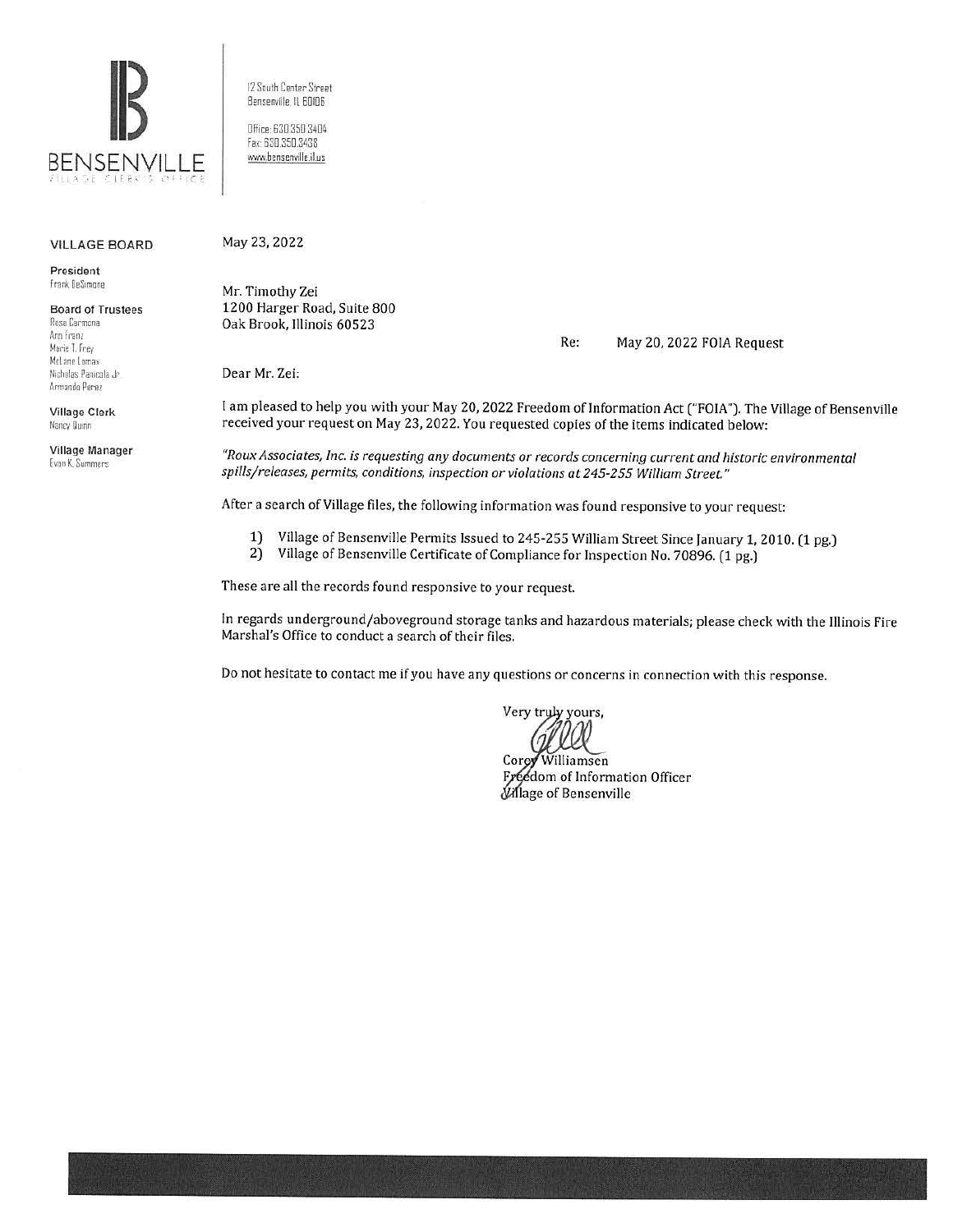## **IB VILLAGE OF BENSENVILLE**<br> **FREEDOM OF INFORMATION ACT REQUEST FORM BENSENVILLE**

| TO: | <b>COREY WILLIAMSEN</b>                      | <b>FROM:</b>            | <sub>Name</sub> Timothy Zei         |  |  |
|-----|----------------------------------------------|-------------------------|-------------------------------------|--|--|
|     | Freedom of Information Officer               |                         | Address 1200 Harger Road, Suite 800 |  |  |
|     | Village of Bensenville                       |                         | Oak Brook, IL 60523                 |  |  |
|     | 12 S. Center Street<br>Bensenville, IL 60106 |                         | Phone (630) 572-3300                |  |  |
|     |                                              | E-Mail tzei@rouxinc.com |                                     |  |  |
|     |                                              |                         |                                     |  |  |

### *TITLES OR DESCRIPTION OF RECORDS REQUESTED (Please Include Date of Birth am/ Case Number for Police Records):*

Roux Associates, Inc. is requesting any documents or records concerning current and historical environmental spills/releases, permits, conditions, inspections, or

violations at 245-255 William Street.

0 THIS REQUEST IS FOR A COMMERCIAL PURPOSE *(You must state whether your request is for a commercial pwpose.* A request is for a "commercial purpose" if all or any part of the information will be used in any form for sale, resale, or solicitation or advertisement for sales or services. Failure to disclose whether a request is for a commercial purpose is a prosecutable violation of FOIA.)

| Would like your request delivered via: $\bigvee$ E-Mail U.S. Mail Pick-Up*                               |  |
|----------------------------------------------------------------------------------------------------------|--|
| *Pick-Up is available by appointment at Village Hall Monday thru Friday; between 8:00 a.m. $-$ 5:00 p.m. |  |

I understand that any payment need be received before any documents are copied and/or mailed.

| TE INTERNATIONAL PRODUCTION AND AN INVESTIGATION OF ORDER INTO INTOXICATE MODERN INTOXICATE INTOXICATE IN ANTIQUES INTOXICATE IN A SERVICE INTOXICATE IN A SERVICE INTOXICATE IN A SERVICE INTOXICATE IN A SERVICE INTOXICATE | アンデンス ウンプアン のうさ アンジアム アール のうしょう かいこうしょういんきょう ストラン アクセンター |  |  |  |
|-------------------------------------------------------------------------------------------------------------------------------------------------------------------------------------------------------------------------------|----------------------------------------------------------|--|--|--|
| May 20, 2022                                                                                                                                                                                                                  |                                                          |  |  |  |
| Date                                                                                                                                                                                                                          | Signature                                                |  |  |  |

All FOIA responses are posted on the Village's website. Name and address of the requestor will be made public.

The first fifty (50) pages of the request are free. The fee charge is fifteen ( 15) cents after the first fifty (50) pages.

Unless otherwise notified, your request for public records will be compiled within five (5) working days.

Unless otherwise notified, any request for commercial purposes will be compiled within twenty-one (2 1) days working days.

### **COREY WILLIAMSEN, FREEDOM OF INFORMATION OFFICER**

Telephone: (630) 350-3404 Facsimile: (630) 350-3438 E-mail Address: F01Arequest@bensenvillc.il.us

 $5/23/22$ Date Request

Received

\*\*\*For Freedom of Information Officer Use Only\*\*\* *b/zz.}1-2-* 7/n/-z\_2-- })o \_:\_\_

Date Response

Due

Date Extended Response Due

Total Charges Date Documents Copied or Inspected

Received by Employee: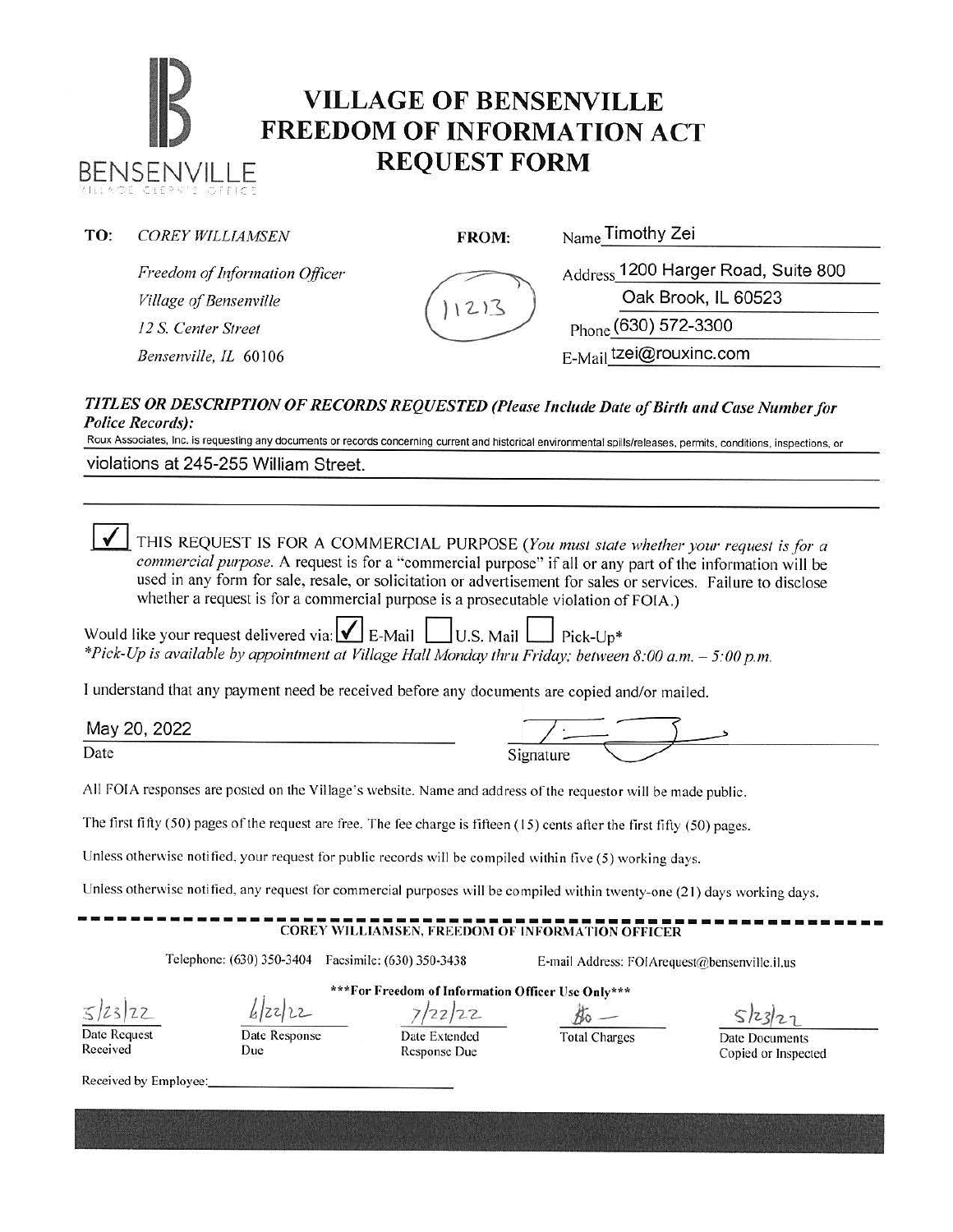| Location                       | Municipality       | <b>App Status</b> | <b>User Status</b>         | <b>Application Recv'd</b> | <b>Project/Activity Desc Line 2</b> |
|--------------------------------|--------------------|-------------------|----------------------------|---------------------------|-------------------------------------|
| <b>245 WEST WILLIAM STREET</b> | BENSENVILLE        | <b>ACTIVE</b>     | <b>CLOSED BY INSPECTOR</b> | 04/16/2012                | <b>BURGLAR ALARM</b>                |
| 245 WEST WILLIAM STREET        | <b>BENSENVILLE</b> | EXPIRED           | <b>CLOSED BY INSPECTOR</b> | 11/07/2018                | TEMPORARY REAL ESTATE SIGN          |
| 251 WEST WILLIAM STREET        | BENSENVILLE        | EXPIRED           | <b>CLOSED BY INSPECTOR</b> | 06/21/2013                | <b>FIRE DOOR</b>                    |
| 253 WEST WILLIAM STREET        | <b>BENSENVILLE</b> | EXPIRED           | CANCELLED                  | 08/29/2019                | LOW VOLT ALARM SYSTEM               |
|                                |                    |                   |                            |                           |                                     |